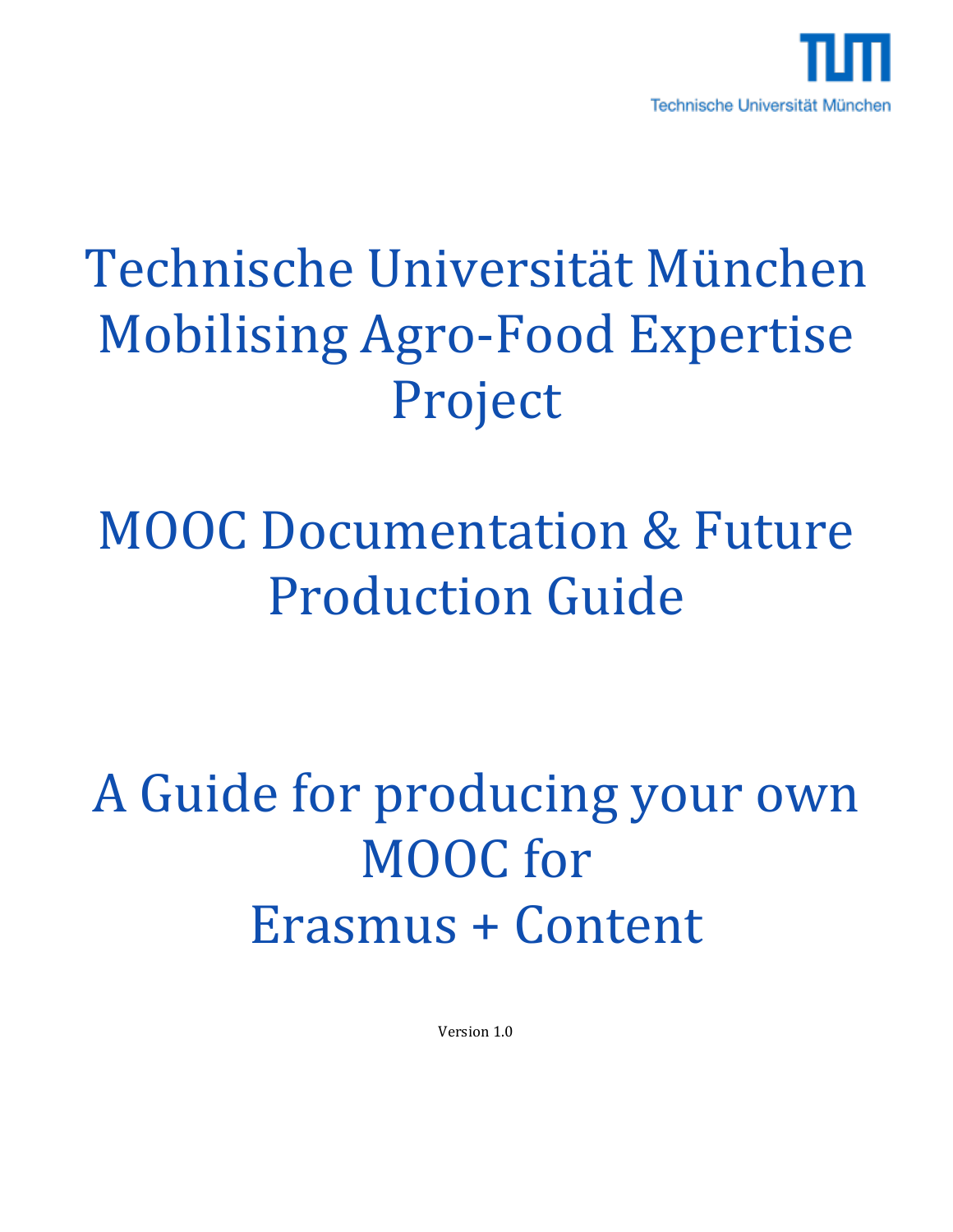

### Overview:

The Purpose of this document is to record the progress of the 2014-2017 Mobilising Agro-Food Expertise MOOC component, while offering ideas, tips and tricks for future MOOC development. This guide should be referenced throughout the process of development, construction, production, and eventually management of your MOOC. This guide can also serve as a general reference for the process and provide many of the answers you may seek during your creative work. Should any questions arise that this document does not address, they should be forwarded to the manager of your project.

### **Content**

- 1. Before you begin a few lessons learned
	- a. Know what a MOOC is
	- b. Camera vs. Classroom
	- c. Facilities
- 2. The first steps
	- a. Identifying a topic
	- b. Making a timeline
	- c. Plan your MOOC Platform, exams, and design

### 3. Making the videos

- a. Slides and Script
- b. Test-run
- c. Recording

### 4. Launching the MOOC

- a. Required materials
- b. Uploading
- c. Test-run
- d. Launch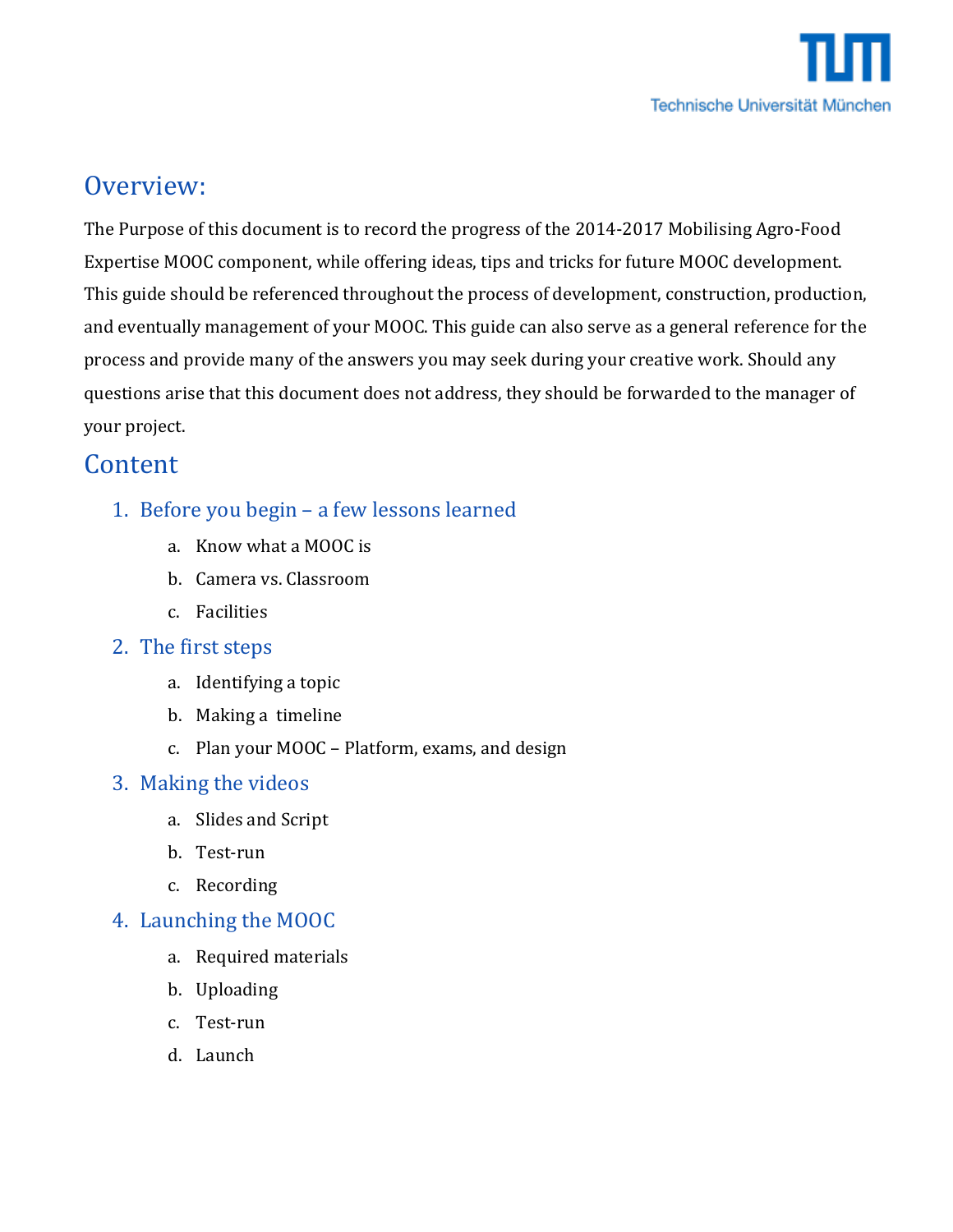### 1. Before you begin – a few lessons learned

We would like to emphasize three aspects that are important to know before you even begin the process of developing a MOOC. Thinking about these aspects in advance will facilitate the development of the MOOC and help you avoid costly mistakes.

### **a. Know what a MOOC is**

At this stage, you have probably heard of a MOOC and have some idea about what a MOOC is. Here are some important details that you might or might not know:

- MOOC stands for massive online open course. It is accessible by many participants through an online platform.
- A MOOC usually contains lectures in the form of videos, supplemental material that is provided on the online platform, and some form of examination.
- The typical length of a MOOC is about 6 weeks, however there are MOOCs that are significantly shorter or longer. Some MOOCs are part of an entire series of MOOCs that can lead to a "Mini-Master" upon successful completion.
- MOOCs can be administered by a professor, lecturer or teacher. These MOOCs usually have a fixed enrollment and course period. MOOCs can also be self-paced and independent. Participants can then sign up any time. The examination depends on the format of the MOOC.

### **b. Camera vs. Classroom**

Although the content of the course might be similar to courses you teach in your classroom, there are important differences between an online course and a face-to-face course. Even if you administer the course, you will not be able to get any real-time feedback from the students. In your video lectures, you will not have the opportunity to respond to questions or read the confused faces of your students. Hence, it is important to prepare the scripts and slides in a way that reduces any potential confusion. It is also important to attend a trial session for your video lectures to test whether your style of speaking and presenting is clear and presentable on a video.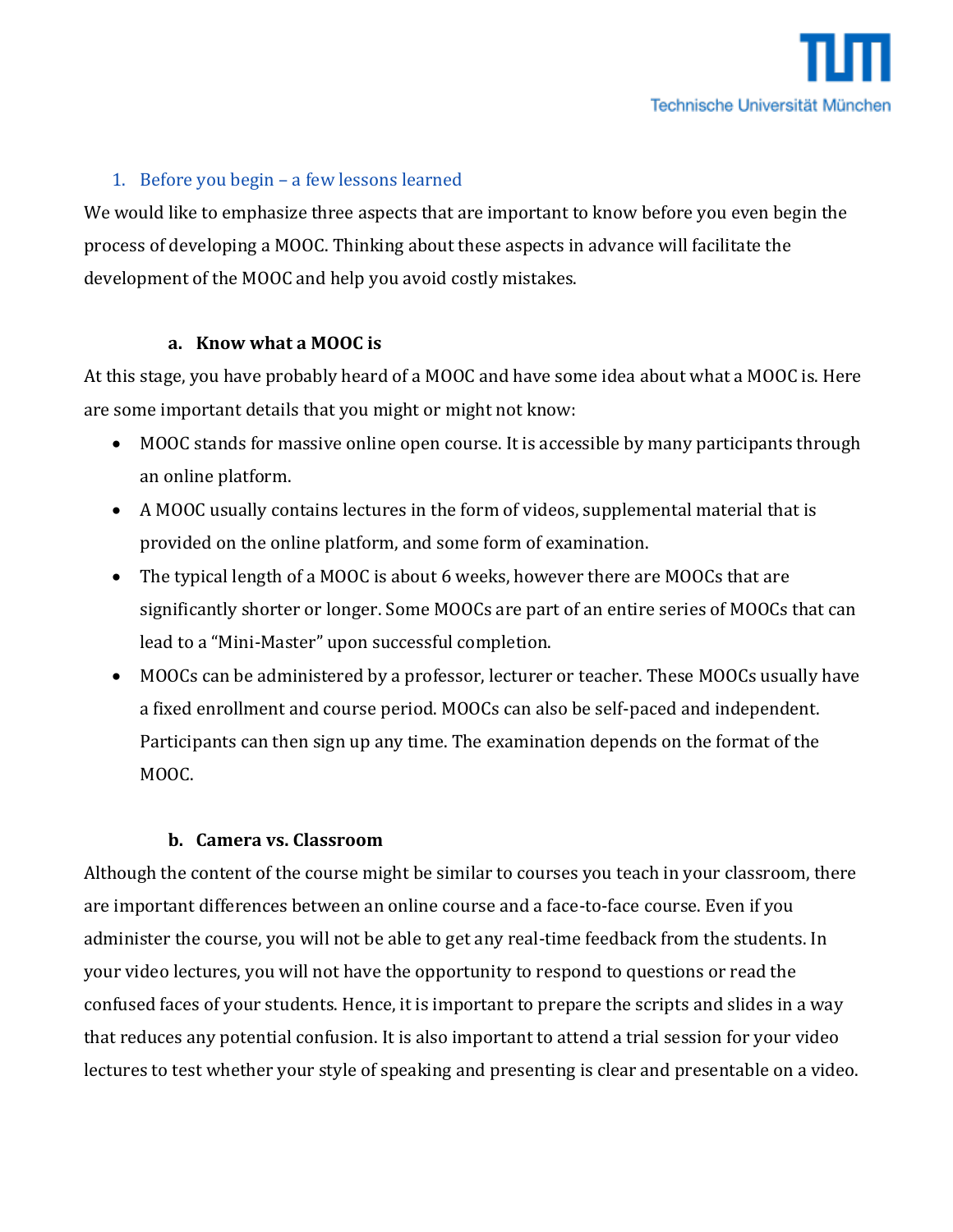### **c. Facilities**

Get in contact with your media centre as soon as possible. Not only will they have valuable advice and experience, you also should know the set-up of the recording studio. Do they have a prompter? Do you stand or sit? Do you see your own slides? Can you record short bits at a time or do you have to record longer sessions? The answer to these questions will influence how you should set up your slides and script or even the design of your MOOC.

### 2. The first steps

Now that you have decided to develop a MOOC, we will guide you through the first steps.

### **a. Identifying a topic**

You probably have a topic in mind; however, the specific content, structure and detail of your MOOC will depend heavily on the answers to the following questions:

What audience would you like to reach?

Bachelor students, Master students, or maybe even professionals. Depending on your audience, you will want to adapt the content of your course.

 What are your teaching and what are your learning goals? Do you plan to bring the MOOC material "back to campus" and include it in your courses? What do you want the students taking this course to learn?

> We had a developed curriculum for our project and quickly realized that a curriculum for a semester course cannot be simply copied for a MOOC. While your standard semester course can be more flexible and include interactions with students, a MOOC needs a strong structure that anticipates all questions the audience has.

What resources do you have?

You should be aware that producing a MOOC requires not only lecturers, but also a proof-reader for your script and slides, a media team for the recording of the lectures, and experts who are familiar with the course platforms and environment.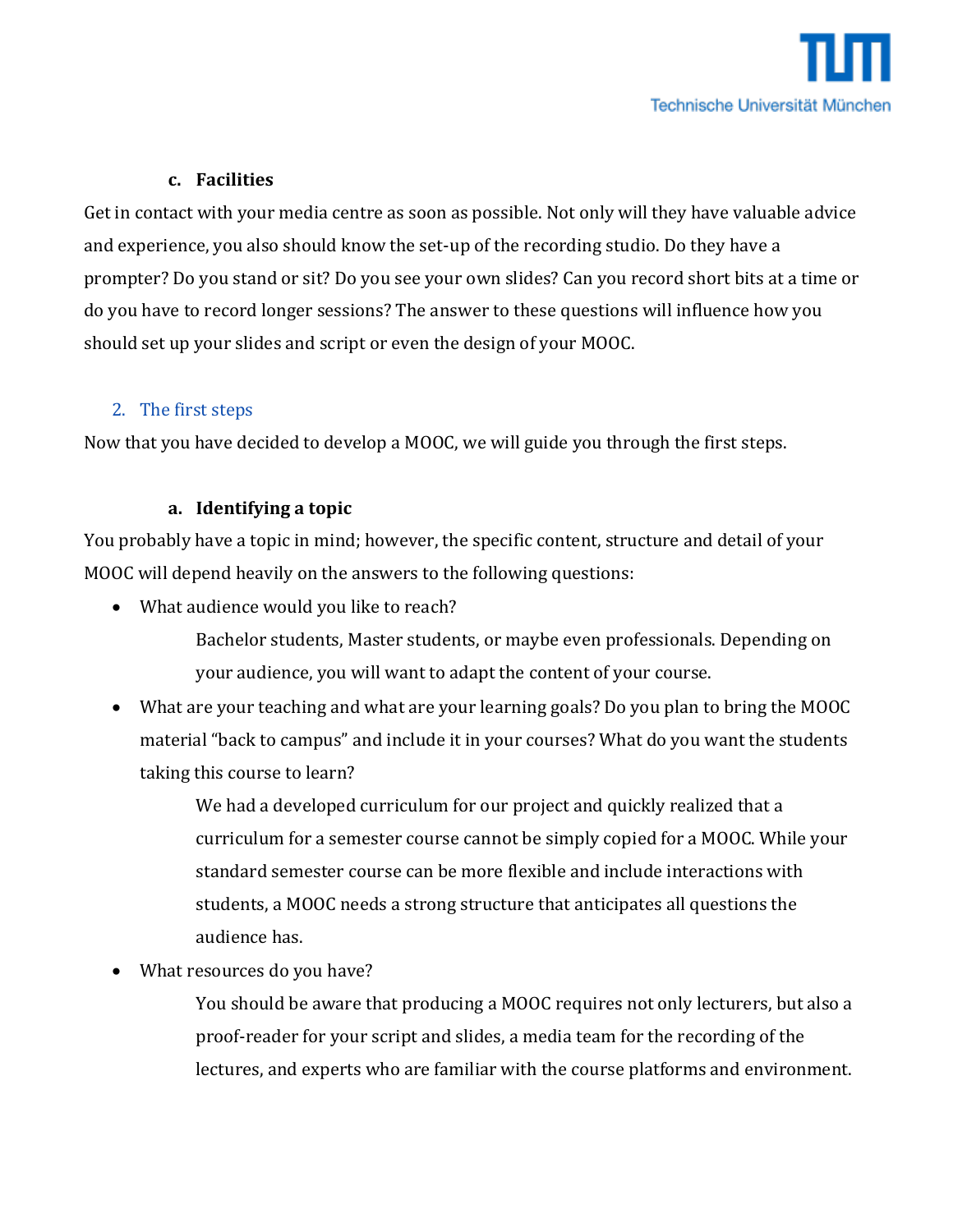

### **b. Making a timeline**

Developing a MOOC is a time-consuming and lengthy process. It is important to keep an overview of your current and future tasks. Creating a timeline will help you stay prepared and anticipate upcoming tasks. Here is an example of a timeline recommended by the TUM media centre:



### **c. Plan your MOOC – Platform, exams, and design**

There are two major platforms that host online courses: edX and Coursera. Both platforms have their advantages and choosing either one depends heavily on the goals and desired design of the course.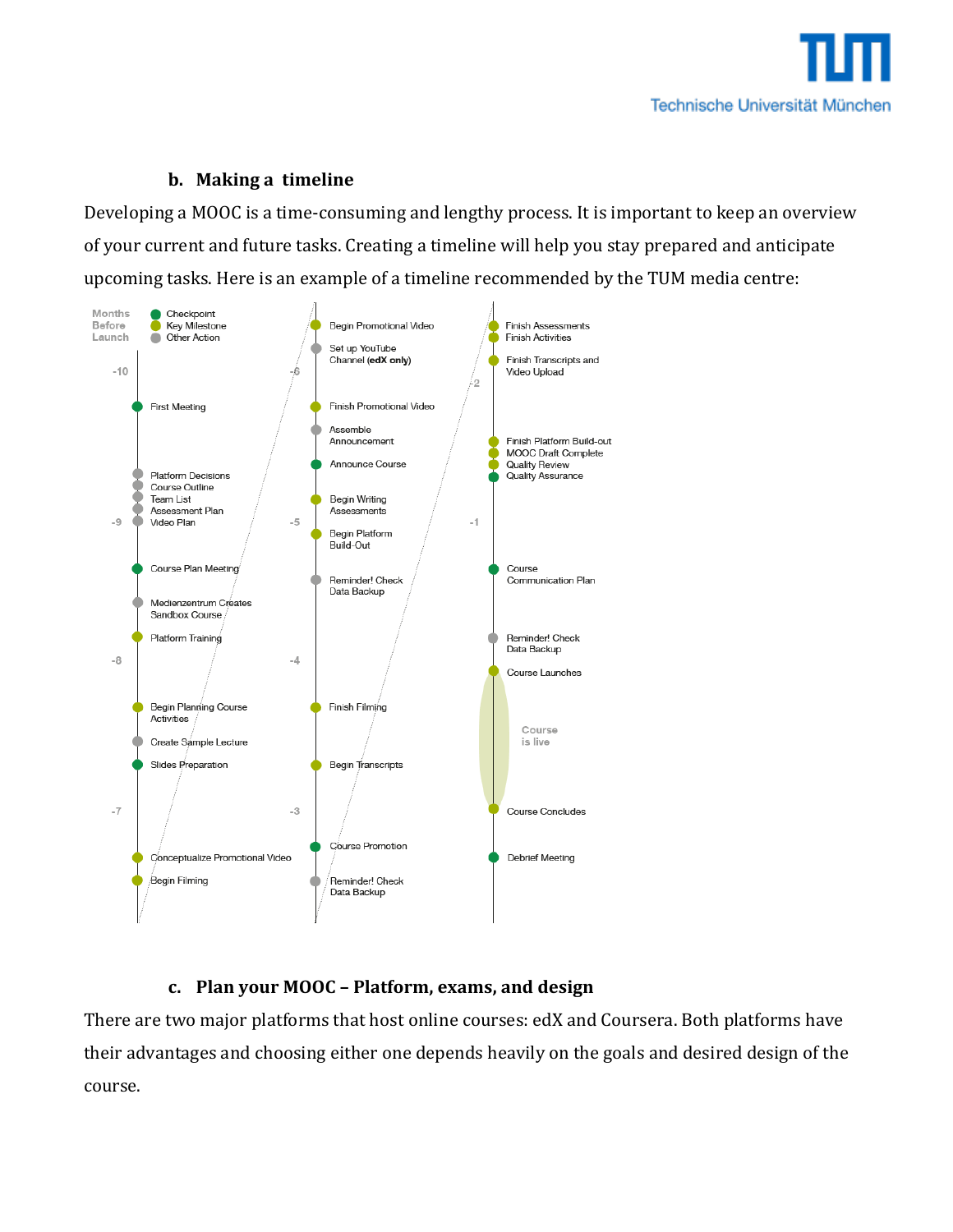

- https://www.edx.org/
- Open source platform with LTI
- Flexibility and ability to access code
- Allows for a variety of question types
- Attractive visual analytics tool built based on feedback from instructors.

### **edX Coursera**

- https://www.coursera.org/
- Largest MOOC user base (over 15,000,000)
- Allows for interactive questions in the middle of videos
- Recently, redesigned, attractive platform
- Well-organized discussion forum structure

### 3. Making the videos

The videos are the heart of your lectures. In combination with the slides and the additional material, e.g., suggested readings and links, they represent the course content. A good video will keep the participants engaged despite the non-interactive component of the lecture. In this chapter, we will discuss a few important issues related to the making of the videos.

### **a. Slides and Script**

The basis for your video are the slides and the script. In our case the video with the lecturer will be imbedded into the slides. Here is a screenshot of our template and an example of the final screen: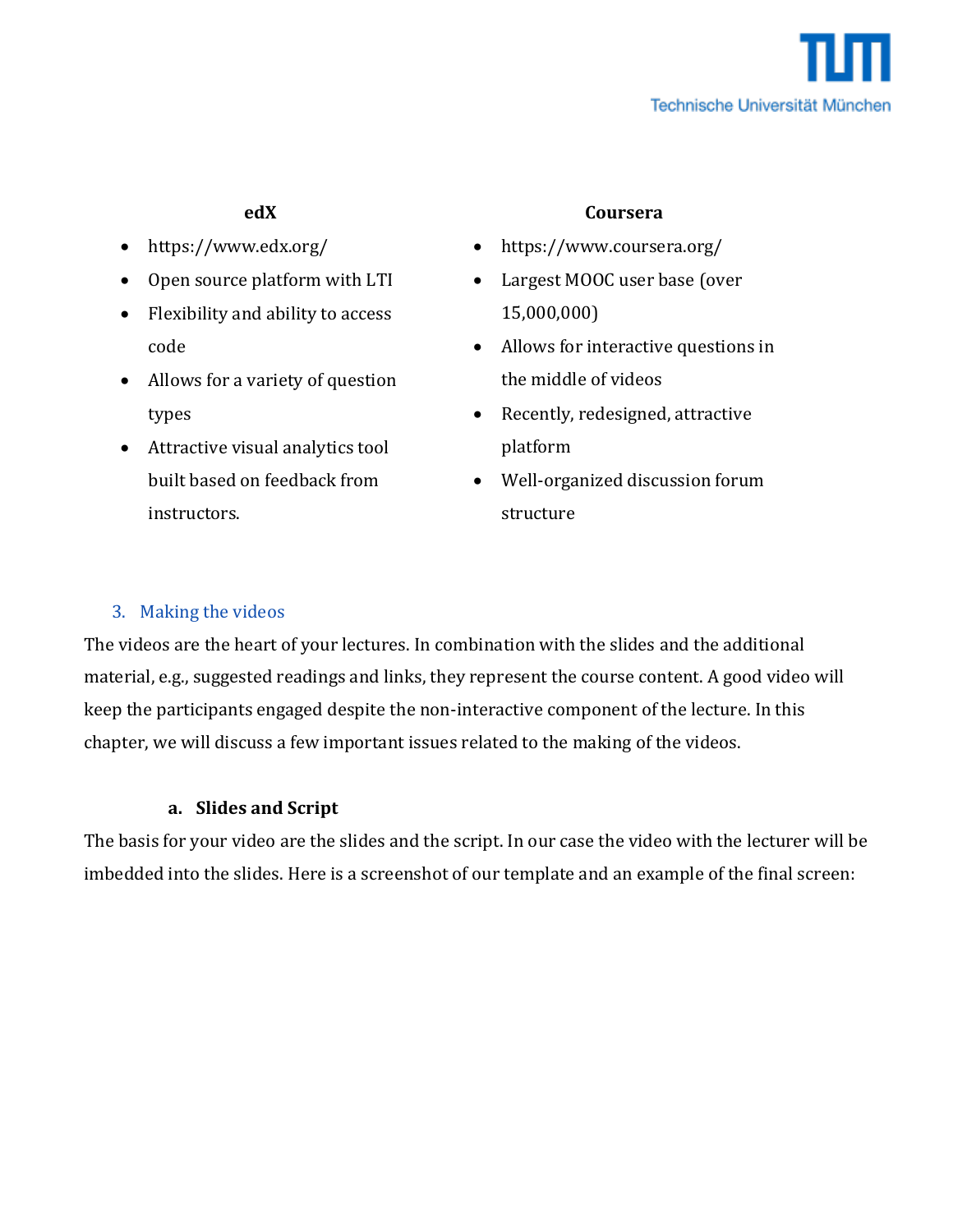



For a smooth lecture, you should prepare a template for your slides (see above) and a template for your script (e.g., you want the beginning and the end of a lesson to be the same for each lesson). Make sure that you let the producer know when you want to add a question or hide the video stream from some slides. Our producer preferred to have comments in the script.

### **b. Test-run**

Every media center is different and recording a video can be a very new experience for most lecturers. We recommend doing a test-run to identify potential problems and getting used to the equipment and style of the recording.

For example, in our test run we realized that we needed to adjust the curriculum for the shorter length of the lectures. Furthermore, we quickly identified the difficulty of recording long clips and how and when to include questions during the lessons.

### **c. Recording**

Once you have created your slides and script and incorporated all the feedback from your test-run, you are ready to record the actual lectures. Here are some useful tips for the recording:

- Do NOT wear clothes with complex patterns or very bright colors. When using a greenscreen avoid the color green.
- Make short clips that can be easily added together. Although you might be able to read your script from a prompter, it will be difficult to record long clips without making mistakes.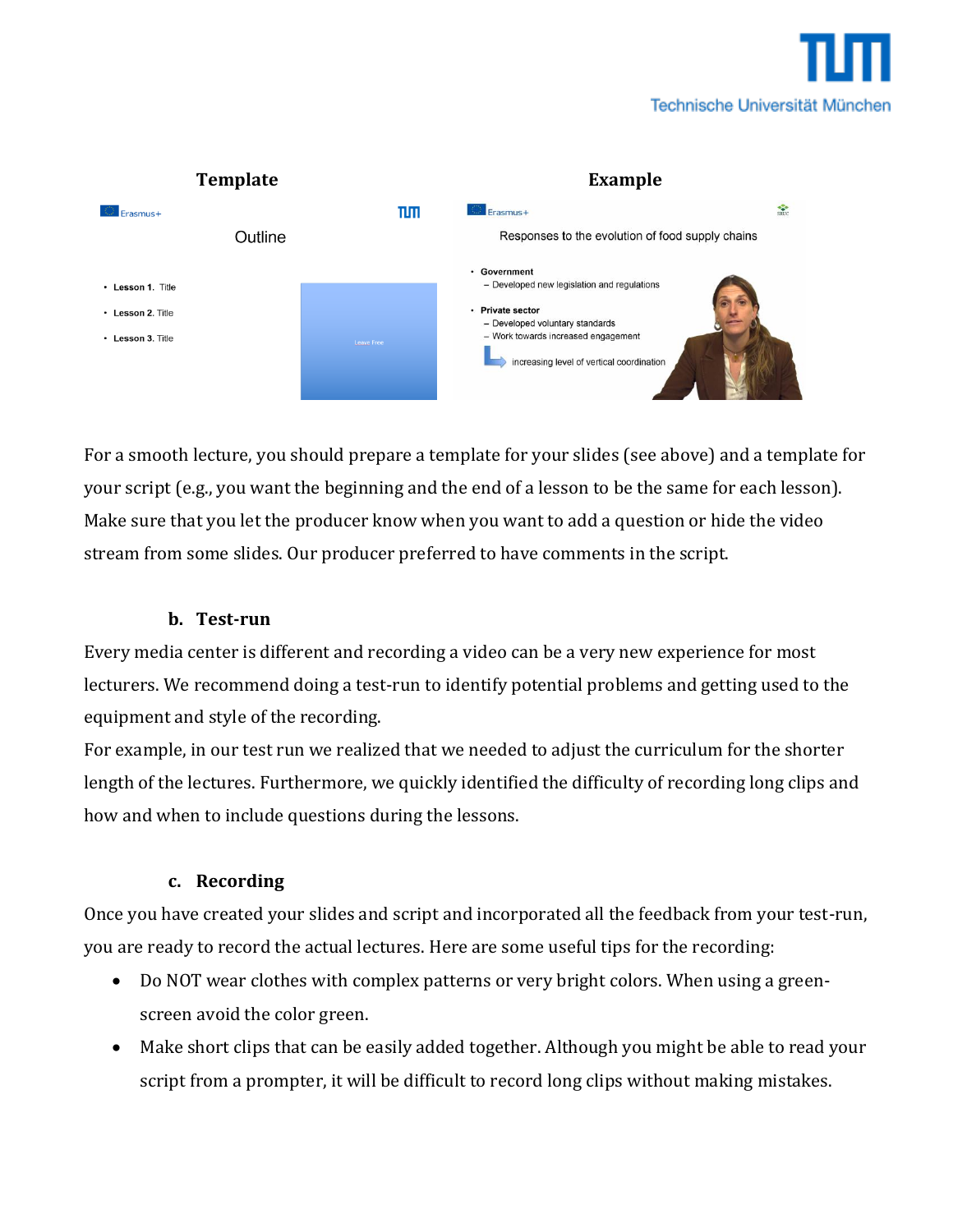- Try to learn the script and not rely only on the text on the prompter. This will help you in creating a more fluent and natural lecture.
- Make sure you are familiar with the saving procedure of the files. In our case the output were two files (a stream showing the slides and another stream showing the lecturer). We gave both streams matching numbers to facilitate the work of the producer.

### 4. Launching the MOOC

### **a. Required materials**

Now that you have recorded your videos and gathered the questions for the quizzes, you need to make sure that you have all the supplementary material. Each video requires subtitles and the corresponding slides in a PDF format.

### Subtitles

The easiest way to create subtitles for your videos is to create a youtube account and upload the videos in private or unlisted mode. In this mode the videos are not visible for the public and cannot be searched for. Youtube offers the option to automatically create subtitles. This option works very well, but does requires some proof-reading. Another option is to copy-paste the script of your video into the red box shown in the screenshot below.

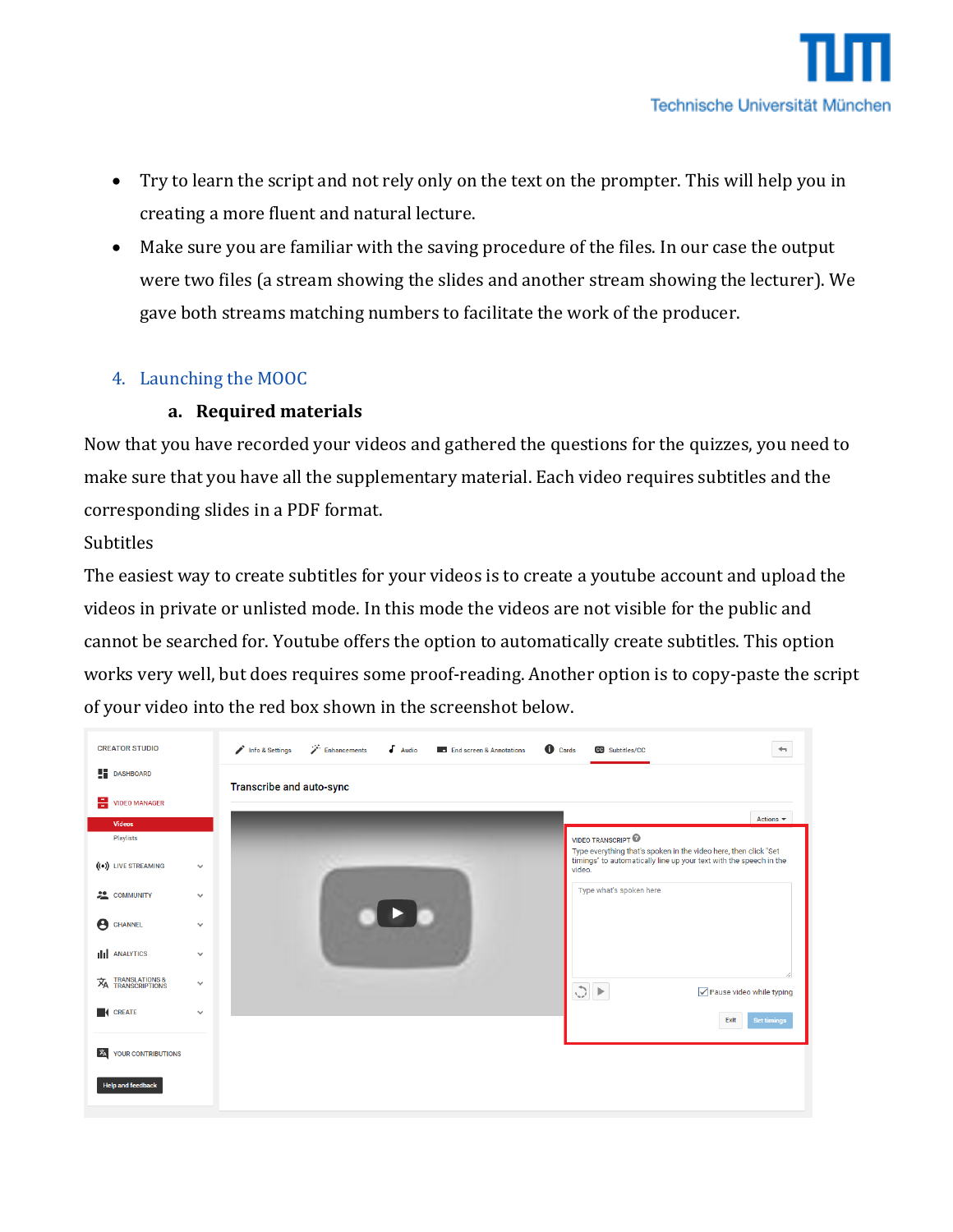Youtube automatically analyses the transcript and the spoken word of the video and synchronizes the times.

Once you have created the subtitles, you can download a file with the extension .srt. This file is the subtitles file compatible with the Coursera platform.

### **b. Uploading**

Uploading your material to Coursera is intuitive and quick. With the help of your media center, you should create a new course on the Coursera platform. Once you have created the course, you can start filling the different parts of your course. The first step is to create modules as shown in the screenshot below.

| The Economics of Agro-<br><b>Food Value Chains</b> | <b>Edit Content</b>                                                                                                                   |                      |
|----------------------------------------------------|---------------------------------------------------------------------------------------------------------------------------------------|----------------------|
| View as learner                                    | Preview this Version<br>Modules and graded items are locked after launch. However, ungraded items are still editable within a module. |                      |
| Submit for launch                                  | ▶ 1. MODULE 1: INTRODUCTION                                                                                                           |                      |
| <b>Getting Started</b>                             | Estimated learning time: 50m                                                                                                          | Pedagogy Strength:   |
| Content                                            | <b>Learning Objectives</b><br>6 objectives                                                                                            |                      |
| <b>Edit Content</b>                                |                                                                                                                                       |                      |
| Supplementary Materials                            | ▶ 2. MODULE 2: QUALITY AND CONSUMERS<br>Estimated learning time: 1h 14m                                                               | Pedagogy Strength: 0 |
| <b>Discussion Forums</b>                           | <b>Learning Objectives</b>                                                                                                            |                      |
| Learning Objectives                                | 3 objectives                                                                                                                          |                      |
| Asset Library                                      | ▶ 3. MODULE 3: MARKET RESEARCH                                                                                                        |                      |
| Versions                                           | Estimated learning time: 1h 32m                                                                                                       | Pedagogy Strength:   |
| Feedback                                           | <b>Learning Objectives</b><br>3 objectives                                                                                            |                      |
| Grading                                            | ▶ 4. MODULE 4: ASYMMETRIC INFORMATION ABOUT                                                                                           |                      |
| Scheduling                                         | <b>QUALITY</b><br>Estimated learning time: 57m                                                                                        | Pedagogy Strength:   |
| Messages                                           | <b>Learning Objectives</b>                                                                                                            |                      |
| Settings                                           | 3 objectives                                                                                                                          |                      |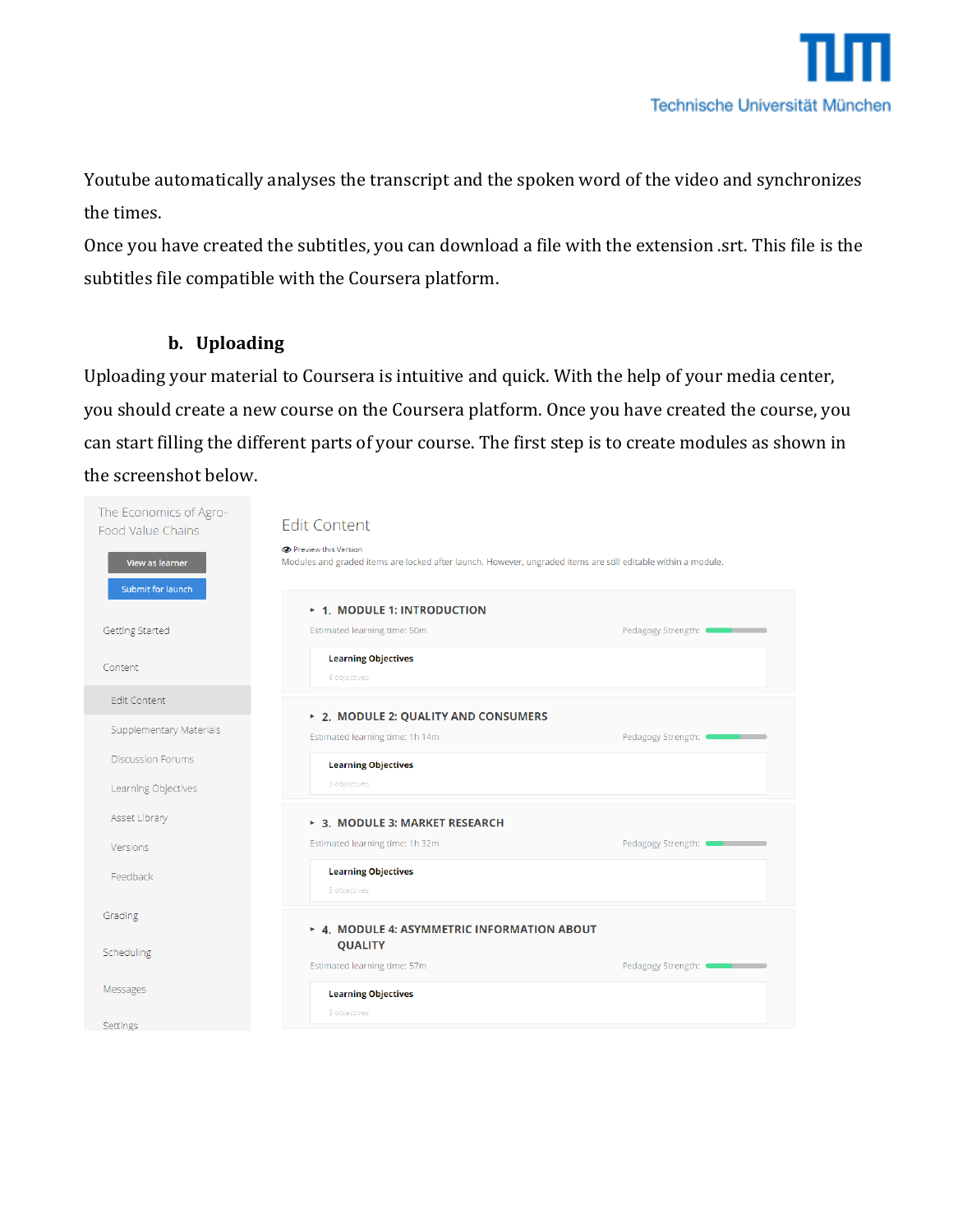

Each module requires specific learning objectives corresponding to the material discussed in the module. Each module is then divided into lessons with videos and quizzes as shown in the screenshot below.

|                            | Estimated learning time: 1h 32m                                                | Pedagogy Strength: 0                                                                                                                                                                                                                                                                                                                                                                                                                                                                                                     |  |
|----------------------------|--------------------------------------------------------------------------------|--------------------------------------------------------------------------------------------------------------------------------------------------------------------------------------------------------------------------------------------------------------------------------------------------------------------------------------------------------------------------------------------------------------------------------------------------------------------------------------------------------------------------|--|
|                            |                                                                                | In Module 3 you will learn about market research. After the module you will know the definition, role<br>and types of market research in addition to the research process and the ethics of market research. In<br>the second lesson of the module you will learn about the different types of data and various methods<br>of data collection. The last lesson of the module then deals with data analysis, where you will learn<br>about the most commonly used statistical and econometric techniques to analyze data. |  |
| <b>Learning Objectives</b> |                                                                                |                                                                                                                                                                                                                                                                                                                                                                                                                                                                                                                          |  |
|                            | 3 objectives                                                                   |                                                                                                                                                                                                                                                                                                                                                                                                                                                                                                                          |  |
|                            | <b>Lesson 1: Introduction to Market Research</b>                               | i                                                                                                                                                                                                                                                                                                                                                                                                                                                                                                                        |  |
| $\triangleright$           | Lecture: Part 1: Introduction to Market Research<br>9 <sub>m</sub>             |                                                                                                                                                                                                                                                                                                                                                                                                                                                                                                                          |  |
| o                          | Quiz: Part 1: Introduction to Market Research<br>2m<br>1 question              |                                                                                                                                                                                                                                                                                                                                                                                                                                                                                                                          |  |
| $\triangleright$           | Lecture: Part 2: Introduction to Market Research<br>17 <sub>m</sub>            |                                                                                                                                                                                                                                                                                                                                                                                                                                                                                                                          |  |
| o                          | Ouiz: Part 2: Introduction to Market Research<br>4 <sub>m</sub><br>2 questions |                                                                                                                                                                                                                                                                                                                                                                                                                                                                                                                          |  |
|                            | ADD ITEM <del>▼</del>                                                          |                                                                                                                                                                                                                                                                                                                                                                                                                                                                                                                          |  |
|                            | <b>Lesson 2: Data Types and Data Collection</b>                                | i                                                                                                                                                                                                                                                                                                                                                                                                                                                                                                                        |  |
| $\triangleright$           | Lecture: Data Types and Data Collection<br>16 <sub>m</sub>                     |                                                                                                                                                                                                                                                                                                                                                                                                                                                                                                                          |  |
| o                          | Quiz: Data Types and Data Collection<br>6m<br>3 questions                      |                                                                                                                                                                                                                                                                                                                                                                                                                                                                                                                          |  |
|                            |                                                                                |                                                                                                                                                                                                                                                                                                                                                                                                                                                                                                                          |  |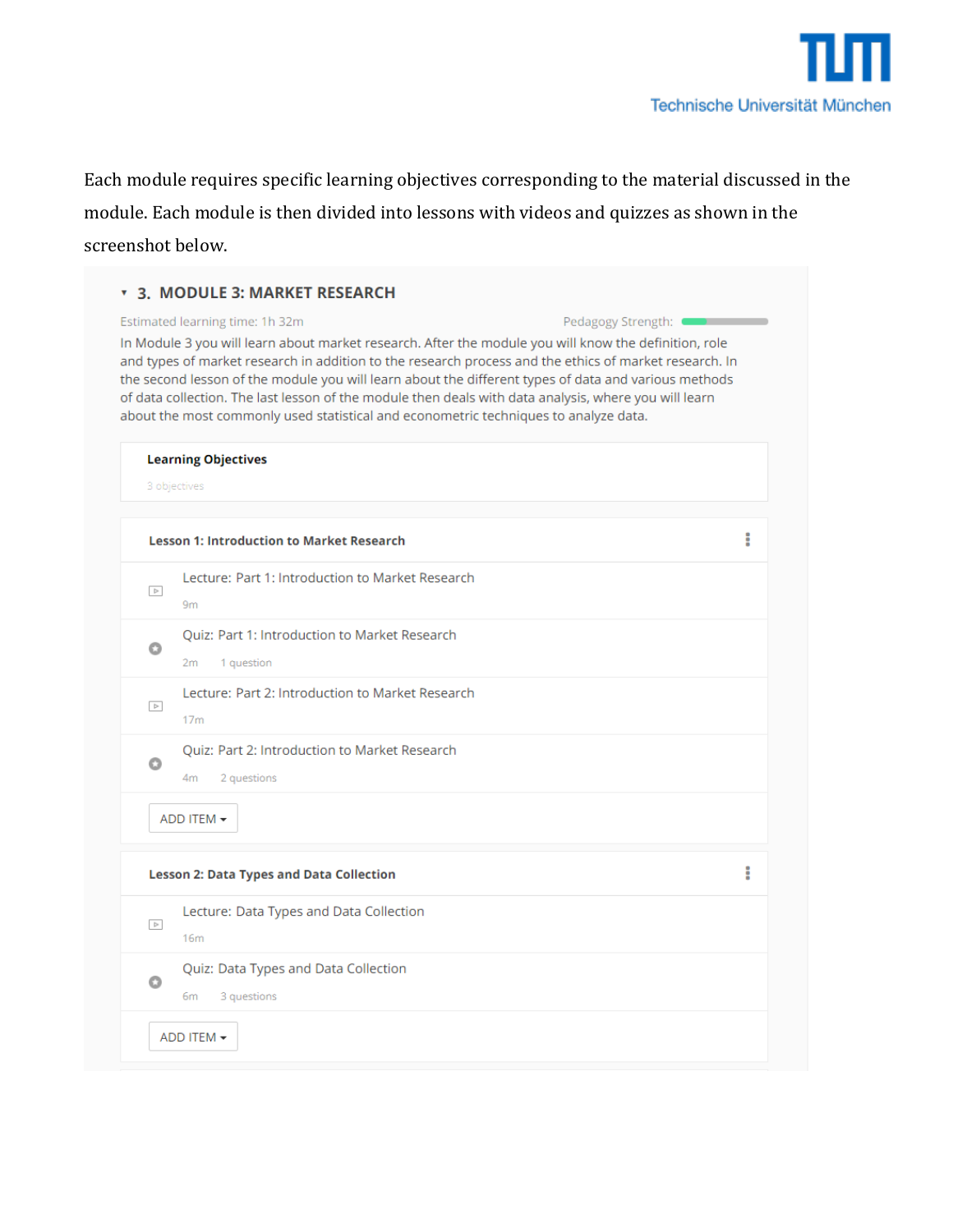

Videos should be between 5 to 15 minutes, so we divided some lessons into parts. After each video, we added a short quiz so participants can test their knowledge.

Once you have added all the modules, you need to think about the scheduling. In Coursera modules are added to each week, so that they add up to a weekly workload of about two to three hours. Our course is laid out to be a six-week course, so we added about two to three modules to each week as shown in the screenshot below:

### Course Schedule

Please use this section to map modules to weeks. By default, every module is assigned to one week. Please move modules around to customize the week schedule for students. This section does not let you create modules. Please use Course Content tab to your left to create modules.

General recommendation for a week is to have 2-5 hours of workload for students. This includes lectures, readings and assignments.

| WEEK 1 |                                                   |
|--------|---------------------------------------------------|
|        | Module 1: Introduction                            |
|        | Lecture: 4, Quiz: 4                               |
|        | Module 2: Quality and Consumers                   |
|        | Lecture: 5, Quiz: 5                               |
|        |                                                   |
| WEEK 2 |                                                   |
|        | Module 3: Market Research                         |
|        | Lecture: 7, Quiz: 7                               |
|        | Module 4: Asymmetric Information about Quality    |
|        | Lecture: 5, Quiz: 5                               |
|        |                                                   |
| WEEK3  |                                                   |
|        | Module 5: Food Labeling                           |
|        | Lecture: 4, Quiz: 4                               |
|        | Module 6: Pricing Strategies and Implications     |
|        | Lecture: 3, Quiz: 3                               |
|        | Module 7: Consumer Behavior and Brand Personality |
|        | Lecture: 3, Quiz: 3                               |

The course also requires a logo, a header image, and a description for the landing page.